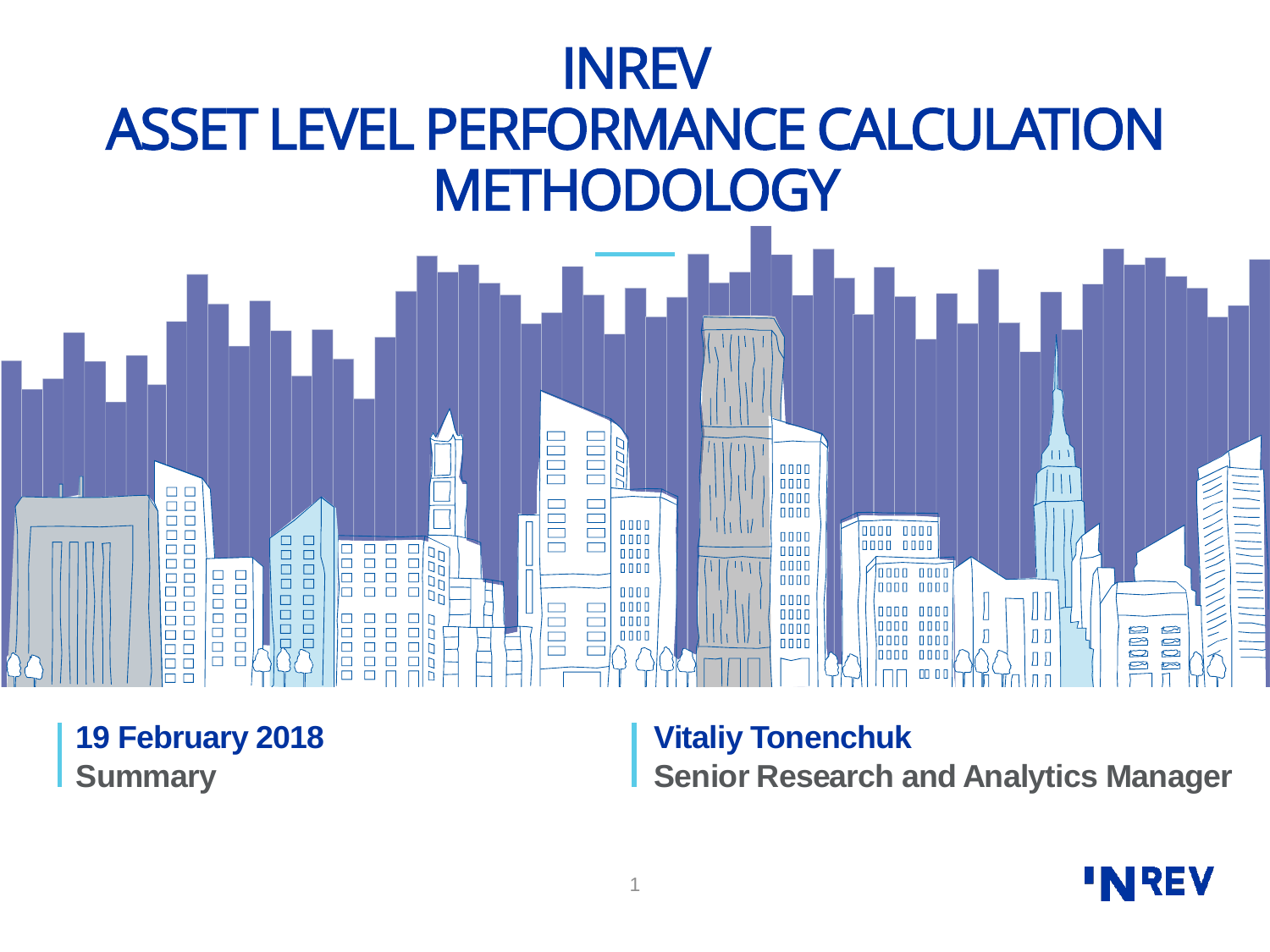### 1. Monthly asset level total return formula

$$
TR_{m_k} = \frac{MV_{k_m} - MV_{k_{m-1}} + \sum D_{k_m} - \sum A_{k_m} - \text{CAPEX}_{k_m} + \text{NOI}_{k_m}}{MV_{k_{m-1}} + \sum A_{k_m} + \text{CAPEX}_{k_m}}
$$

#### **Where** \_\_\_\_\_

TR – Total monthly return MV – Market value at the end of the month D – Dispositions A – Acquisitions m - Month

k - Asset

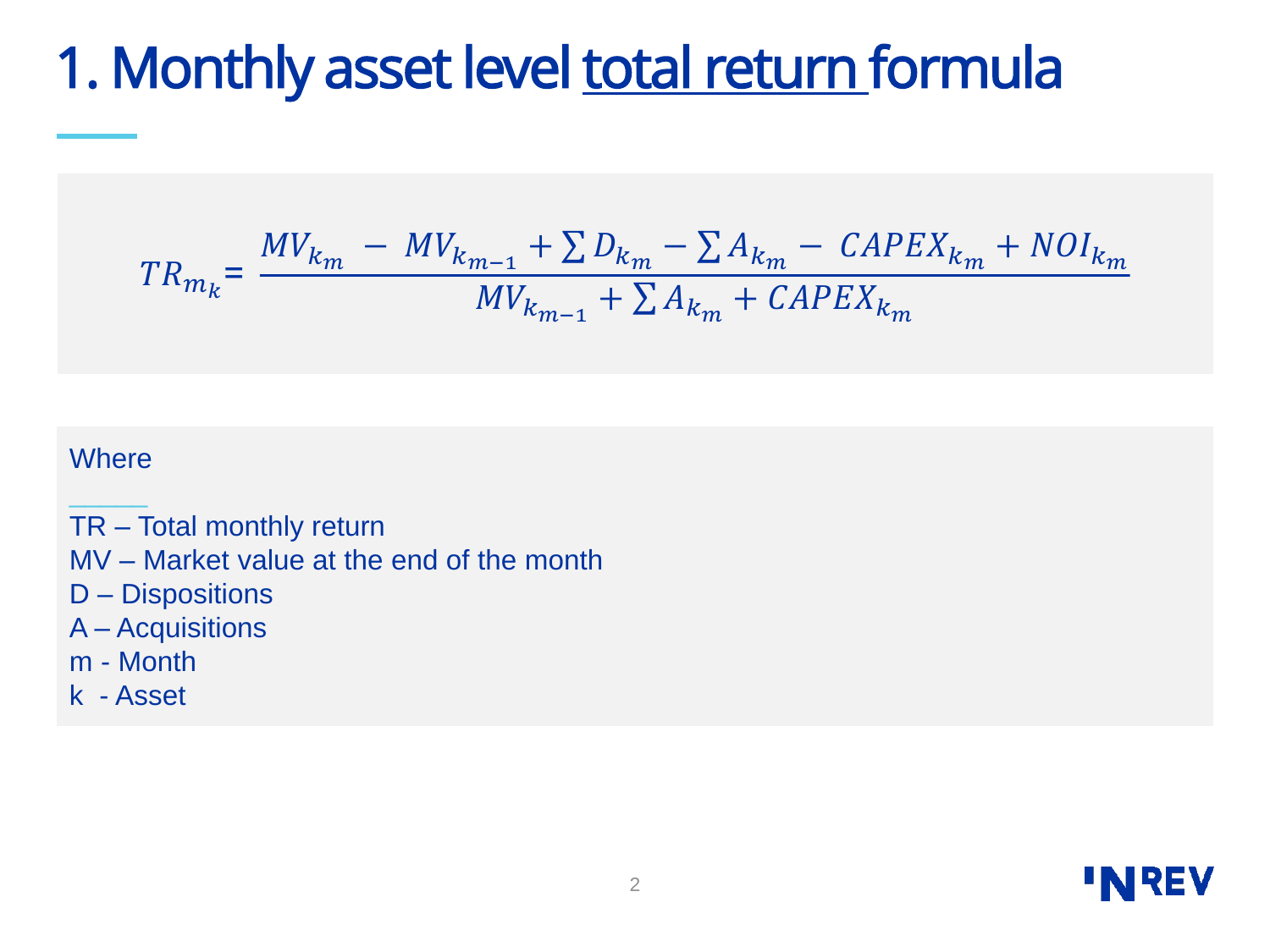### 2. Monthly asset level income return formula

$$
IR_{m_k} = \frac{NOI_{k_m}}{MV_{k_{m-1}} + \sum A_{k_m} + CAPEX_{k_m}}
$$

#### **Where** \_\_\_\_\_

IR – Monthly income return MV – Market value at the end of the month A – Acquisitions m - Month

k - Asset

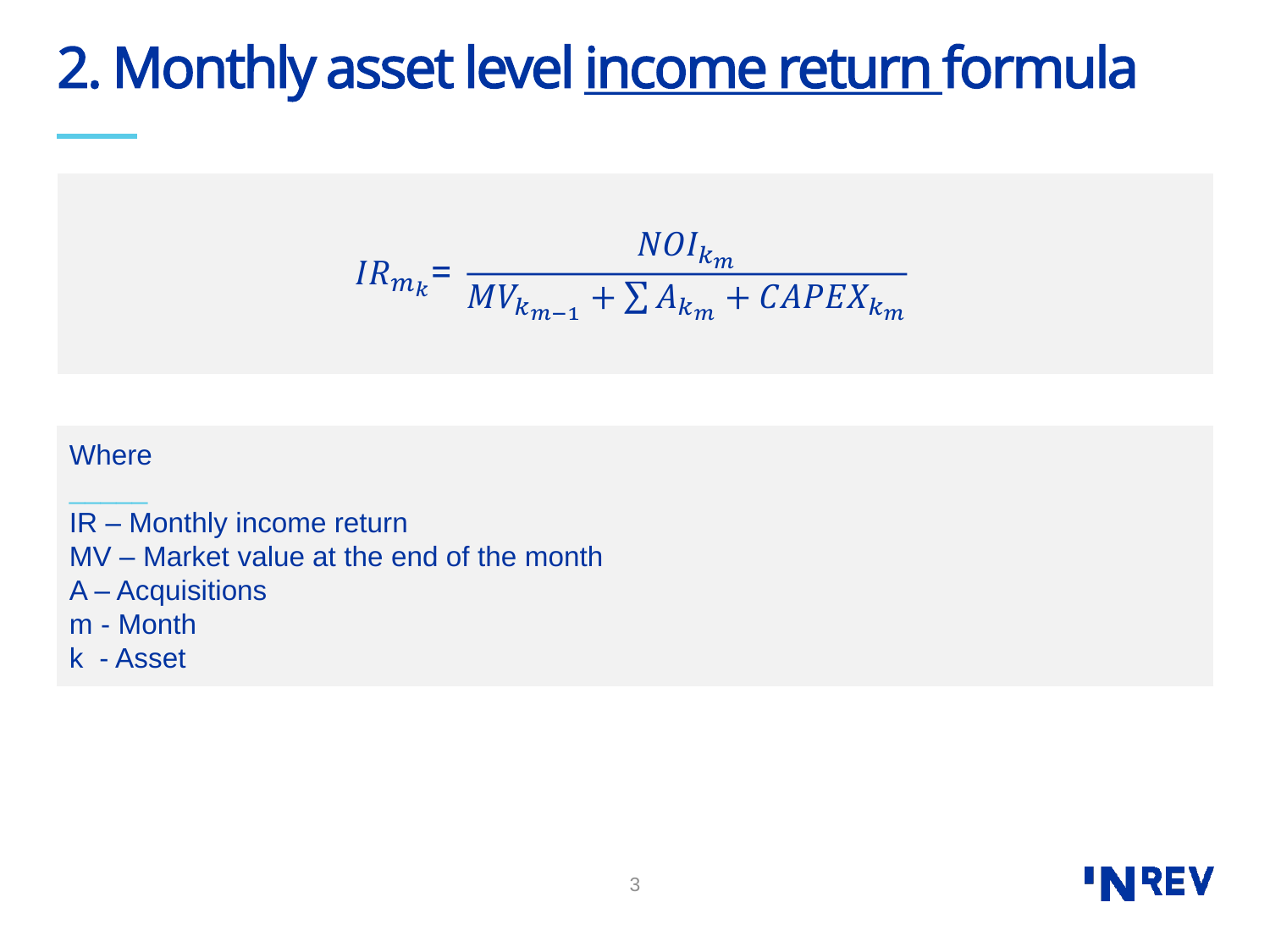### 3. Monthly asset level capital return formula

$$
CR_{m_k} = \frac{MV_{k_m} - MV_{k_{m-1}} + \sum D_{k_m} - \sum A_{k_m} - \text{CAPEX}_{k_m}}{MV_{k_{m-1}} + \sum A_{k_m} + \text{CAPEX}_{k_m}}
$$

#### **Where** \_\_\_\_\_

CR – Monthly capital return MV – Market value at the end of the month D – Dispositions A – Acquisitions m - Month k - Asset

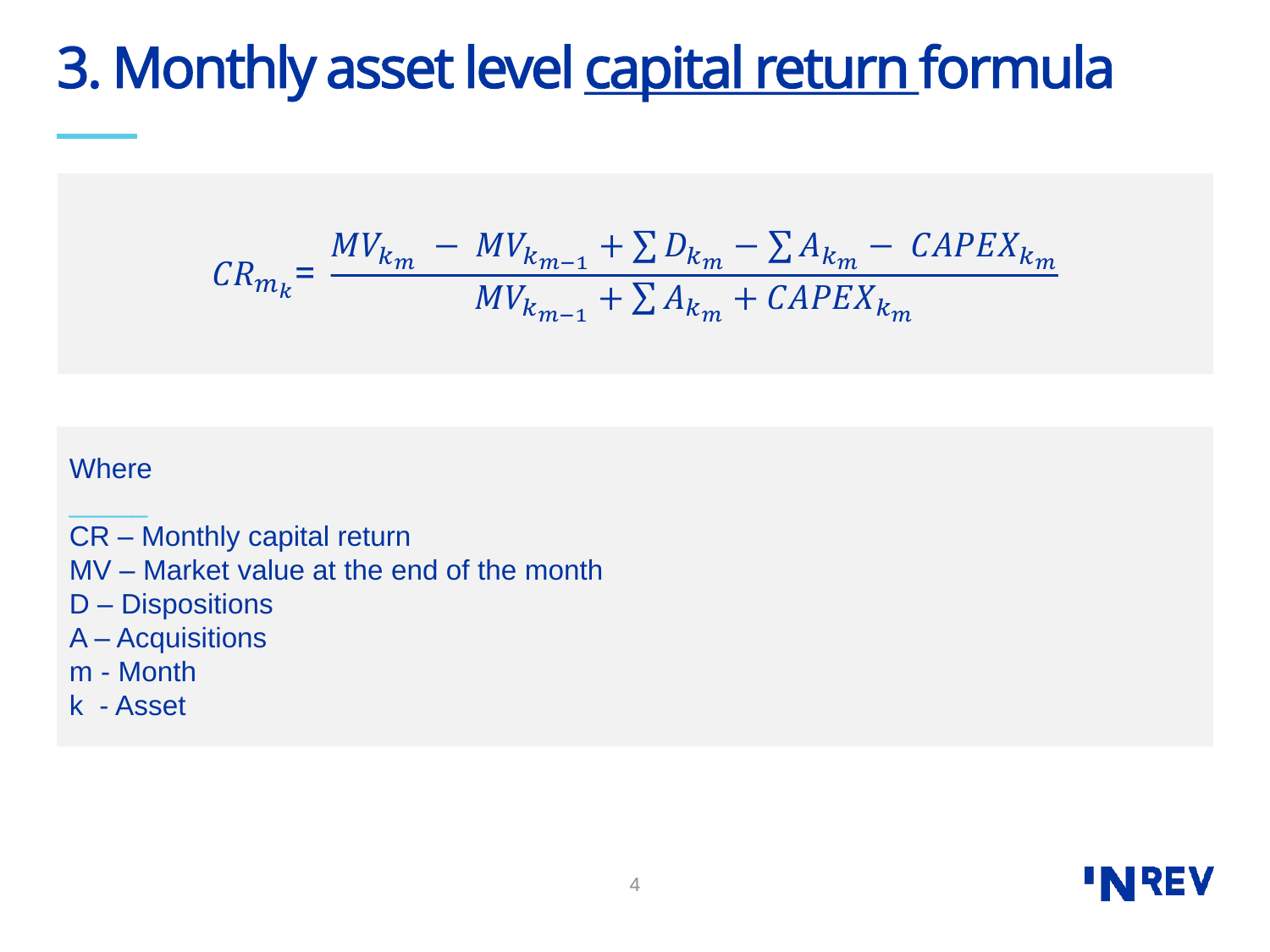# 4. Estimation of asset's monthly NOI and CAPEX

CAPEX and NOI are collected over a quarter period therefore monthly values need to be estimated. After consultation with NCREIF we propose the following two options.

1. Equally distribute quarterly NOI and CAPEX to the months based on the number of days an asset is owned during the month.

 $\mathcal{C}APEX_{k_m} = \frac{Number\ of\ days\ an\ asset\ is\ owned\ in\ a\ month}{Number\ of\ days\ an\ asset\ is\ owned\ in\ a\ quarter}$  $\frac{N$  and  $P$  and  $N$  are  $N$  and  $N$  are  $N$  are  $N$  are  $N$  and  $N$  are  $N$  and  $N$  are  $N$  are  $N$  are  $N$  are  $N$  are  $N$  are  $N$  are  $N$  are  $N$  are  $N$  are  $N$  are  $N$  are  $N$  are  $N$  are  $N$  are  $N$  are  $N$  are  $N$ 

 $NOI_{k_m} = \frac{Number\ of\ days\ an\ asset\ is\ owned\ in\ a\ month}{Number\ of\ days\ an\ asset\ is\ owned\ in\ a\ awater}$  $\frac{N$  and  $\frac{N}{2}$  of days an asset is owned in a quarter  $N$   $O$   $I_{k}$ 

2. Allow contributors provide monthly NOI and CAPEX for more precise performance calculation.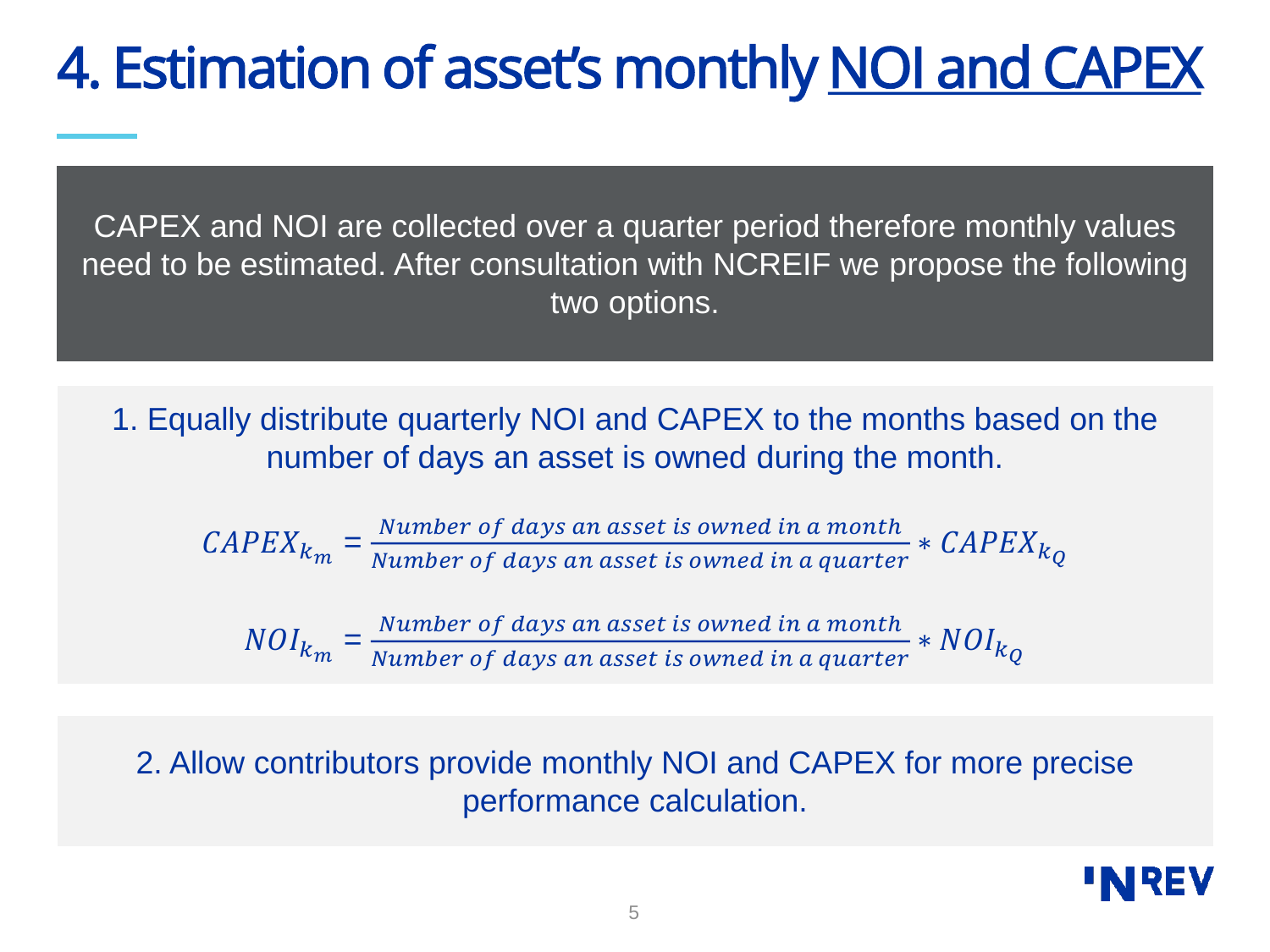## 5. Estimation of asset's monthly market values

INREV's Proposal

 $\mathsf{E}[MV_{k_m}]$  = $MV_{k_{m-1}} - \sum D_{k_m} + \sum A_{k_m} + \textit{CAPEX}_{k_m} + \textit{value change adjustment}$ 

#### Value change adjustment

Number of days an asset is owned in a month Number of days an asset is owned in a quarter  $(MV_{k_Q}-MV_{k_{Q-1}}+\sum D_{k_Q}-\sum A_{k_Q}-CAPEX_Q)$ 

#### **Where**

**\_\_\_**

**\_\_\_**

 $\overline{\phantom{a}}$  $\mathsf{E}[\mathsf{MV}_{\mathsf{k}_\mathbf{m}}]$  – Estimated market value at the end of the month  $\text{MV}_\text{k_Q}$  – Market value at the end of the quarter D – Dispositions A – Acquisitions Q - Quarter

k - Asset

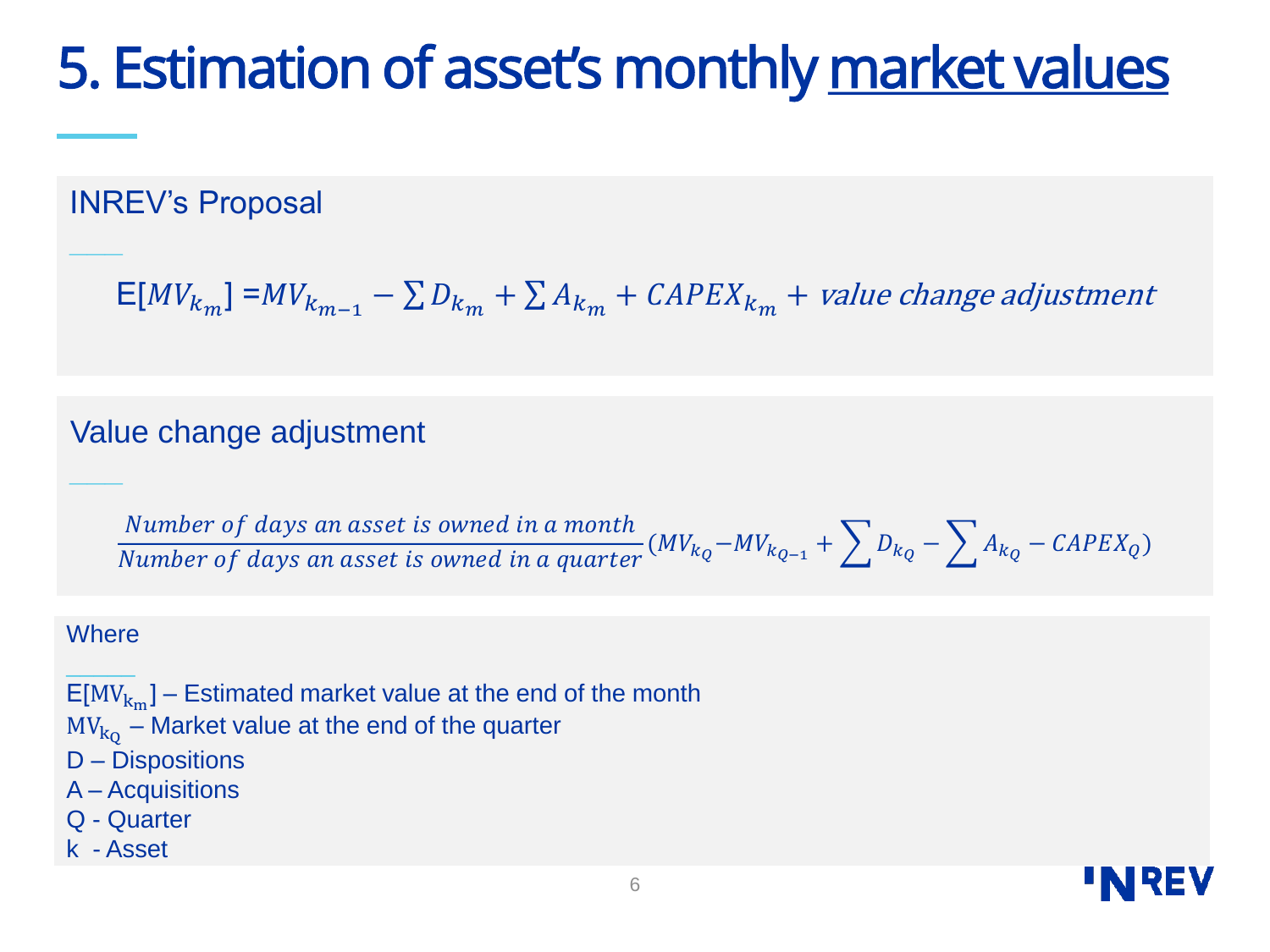### 6. Quarterly asset level monthly chain-linking

$$
TR_Q = (1 + TR_{m_1}) * (1 + TR_{m_2}) * (1 + TR_{m_3}) - 1
$$

**\_\_\_**

Monthly returns are chain-linked to provide quarterly returns

#### **Where** \_\_\_\_\_

 $TR<sub>Q</sub>$  – Total quarterly return  $TR_{m_1}$  – Total monthly return m – month

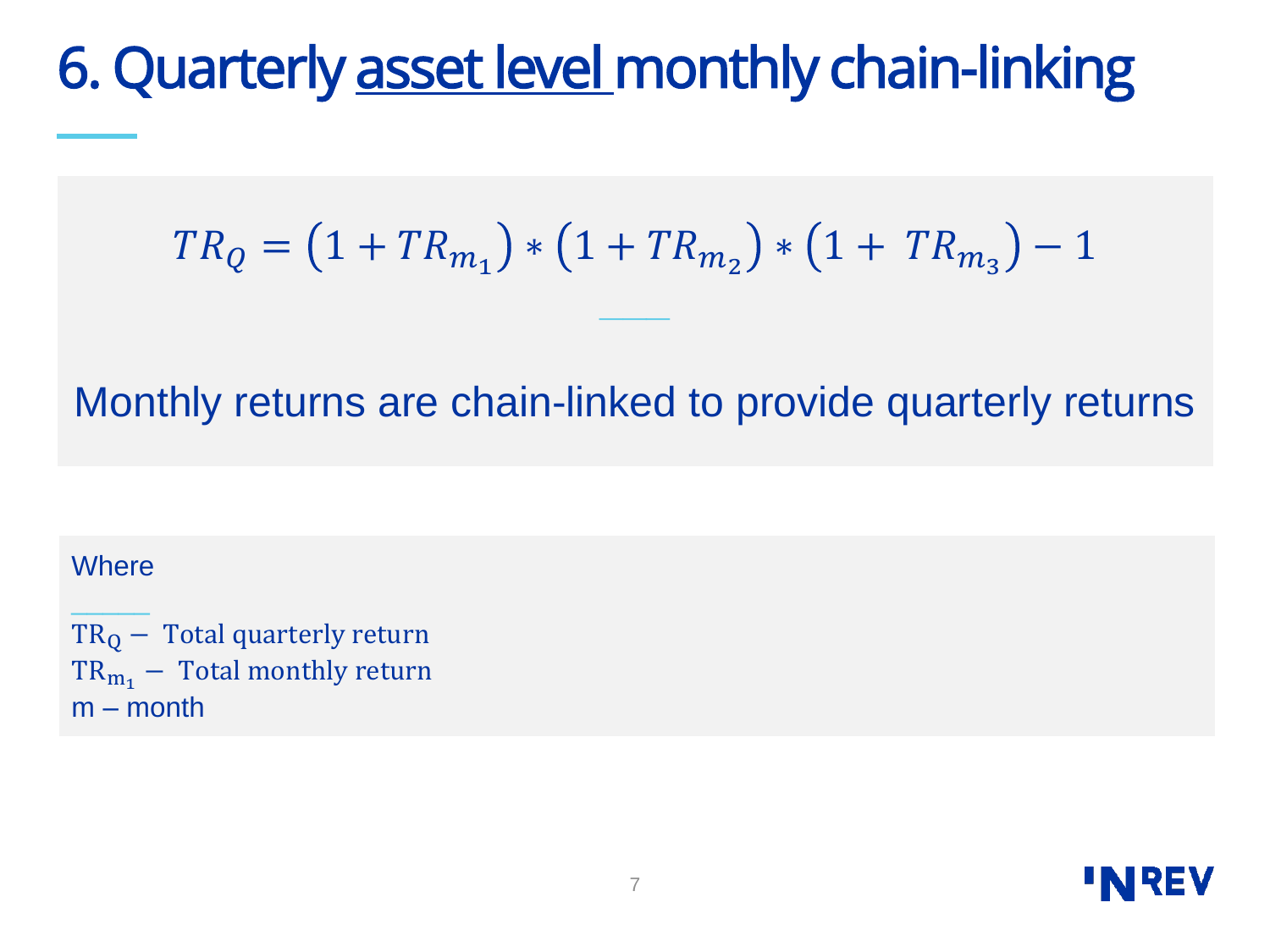### 7. Annual asset level monthly chain-linking

$$
TR_Y = (1 + TR_{m_1}) * (1 + TR_{m_2}) * \dots * (1 + TR_{m_{12}}) - 1
$$

**\_\_\_**

Monthly returns are chain-linked to calculate annual return

#### **Where** \_\_\_\_\_

 $TR_Y - Total$  annual return  $TR_{m_1}$  – Total monthly return m – Month

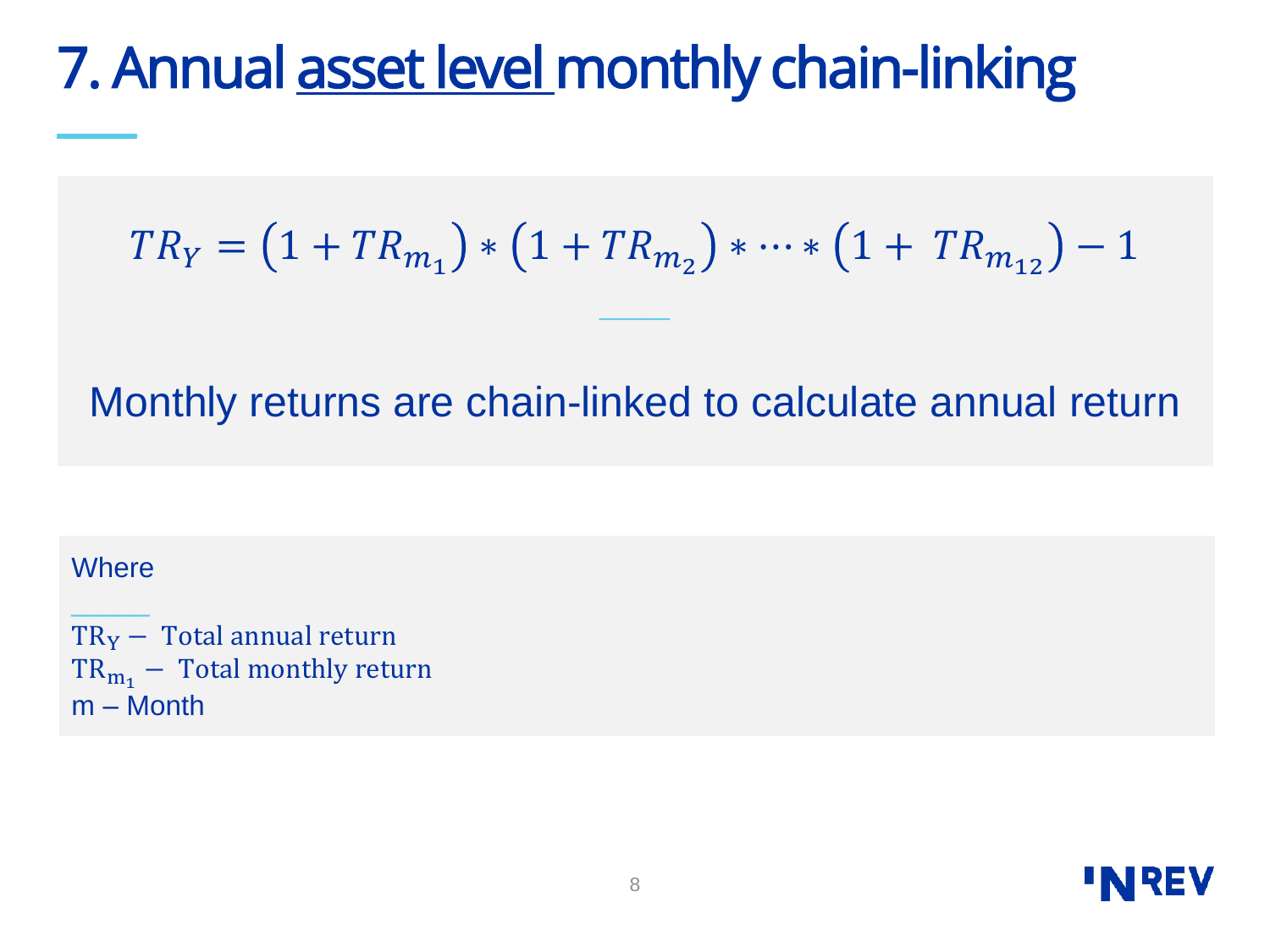### 8. Currency conversion

Headline INREV Asset Level Index should not take exchange rates changes into account.

All monthly values: beginning market value, end market value, acquisitions, dispositions, NOI and CAPEX need be converted using the **first day the month exchange rate**.

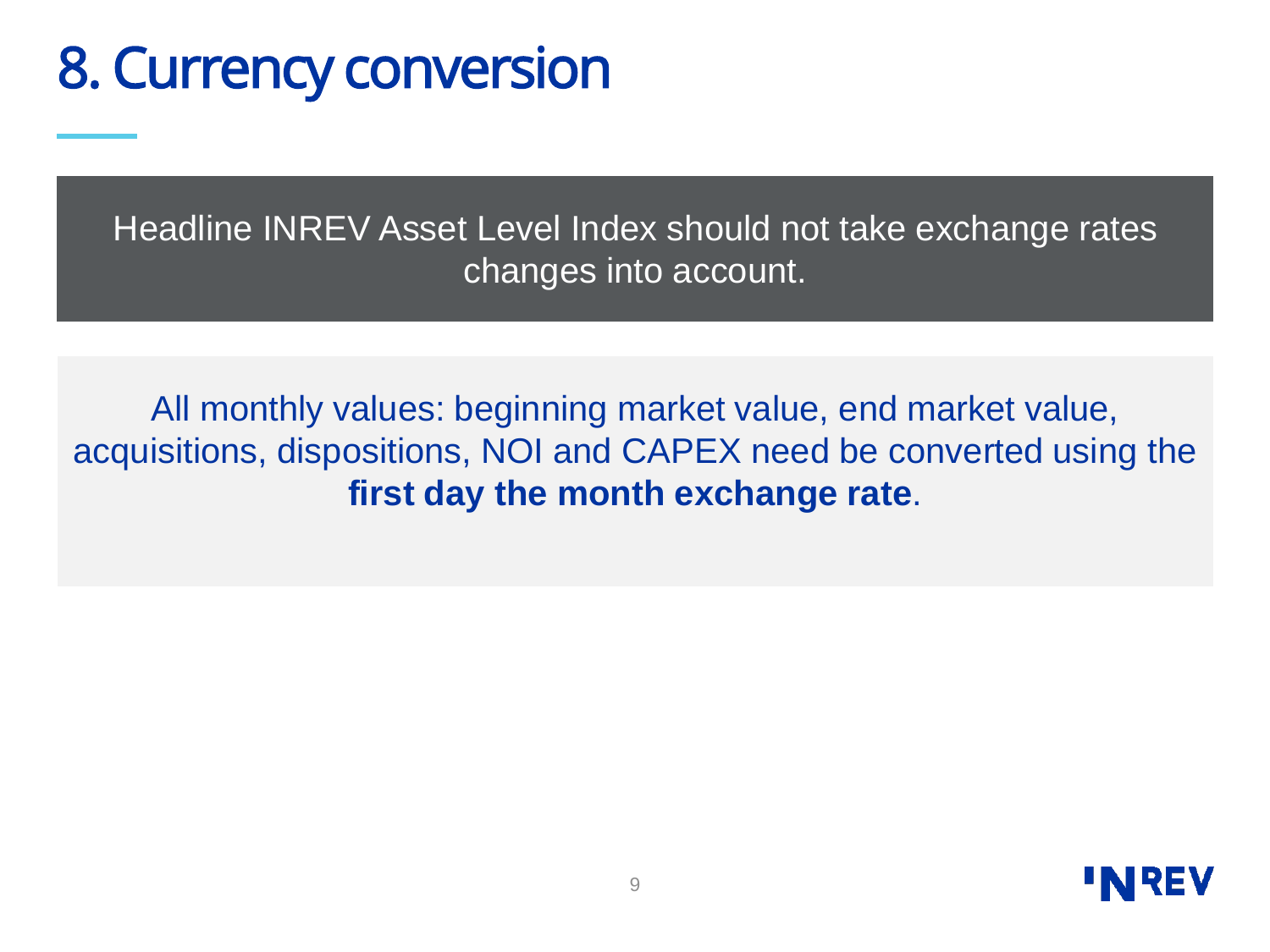# 9. Monthly index/portfolio aggregation formula

$$
TR^{p} = \frac{\sum (N^{a^{1}}, N^{a^{2}}, N^{a^{2}}, \dots)}{\sum (D^{a^{1}}, D^{a^{2}}, D^{a^{2}}, \dots)}
$$

#### **Where**

\_\_\_\_\_

- TR Monthly total return for portfolio or index
- p Portfolio or index
- a Asset
- N Numerator from the asset level total return performance formula
- D Denominator from the asset level total return performance formula

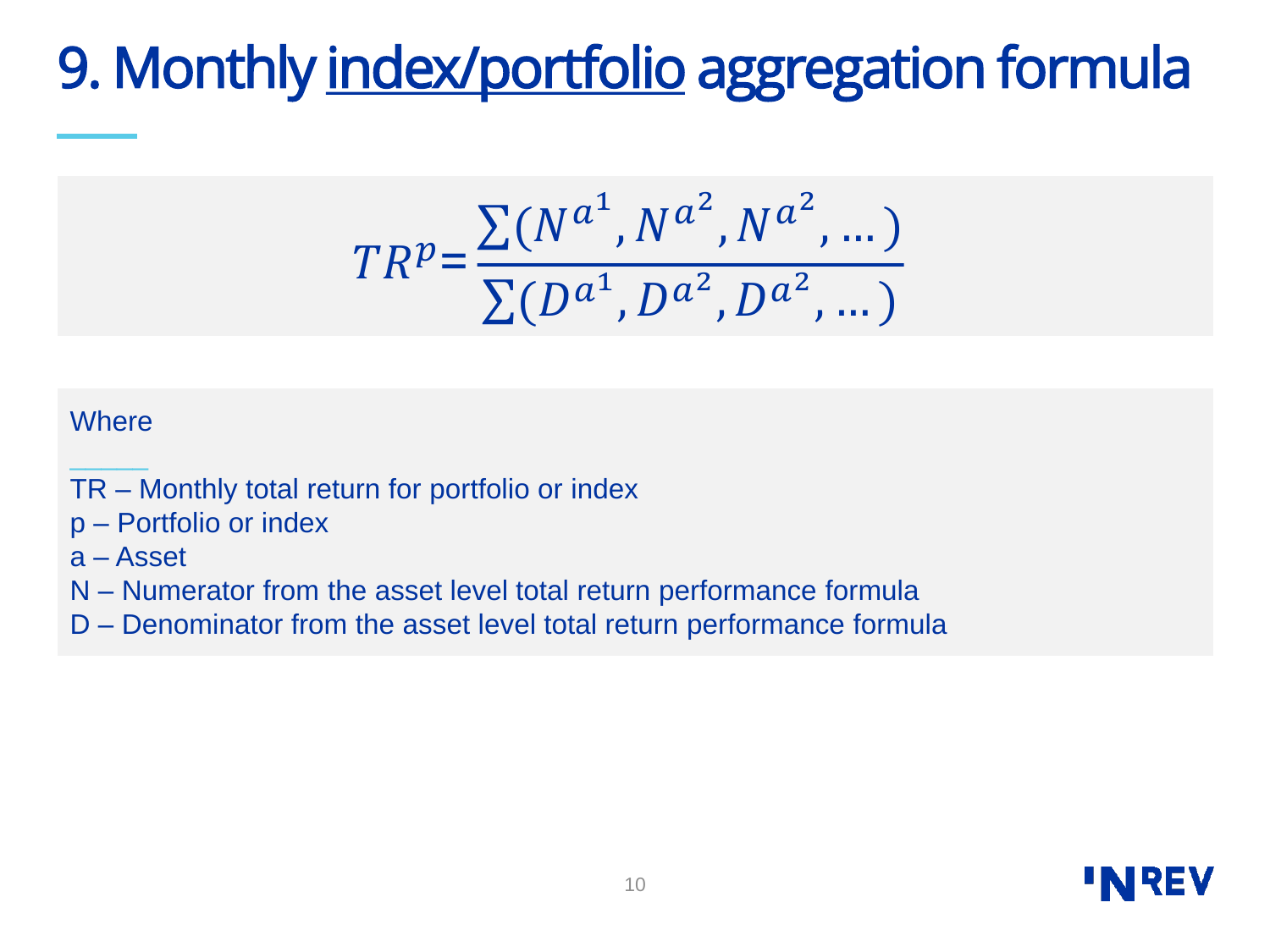### 10. Quarterly index/portfolio monthly chain-linking formula

$$
TR_q^p = \left(1 + TR_{m1}^p\right) * \left(1 + TR_{m2}^p\right) * \left(1 + TR_{m3}^p\right) - 1
$$

**\_\_\_**

#### **Where**

 $\overline{\phantom{a}}$  $\mathit{TR}^p_q$   $-$  Total quarterly return for portfolio/index  $\mathit{TR}_{m1}^{\tilde{p}}$  — Total monthly return for portfolio/index m – Month Q – Quarter P – Portfolio/index

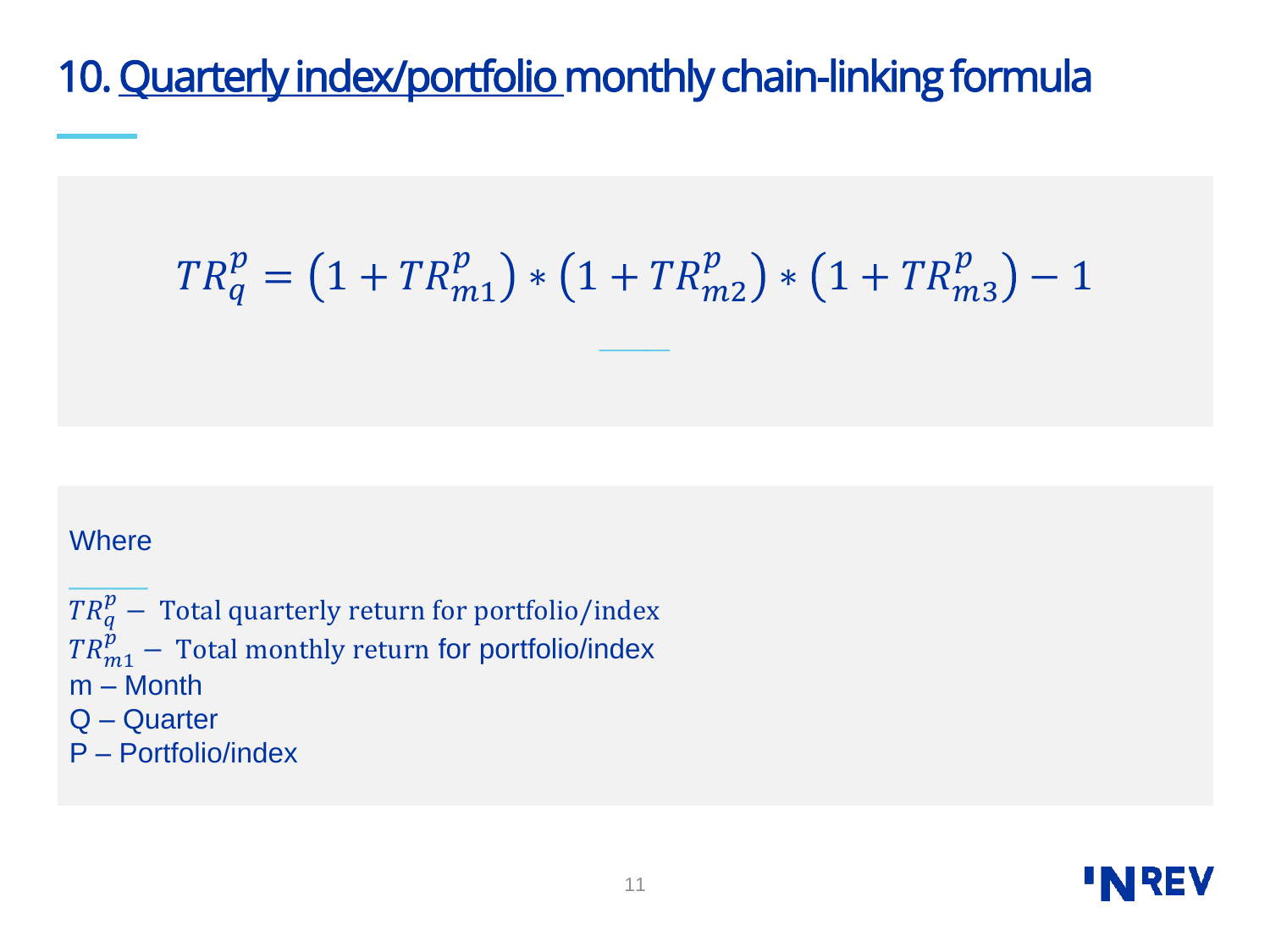### 11. Annual index/portfolio monthly chain-linking formula

$$
TR_{y}^{p} = (1 + TR_{m1}^{p}) * (1 + TR_{m2}^{p}) * \dots * (1 + TR_{m12}^{p}) - 1
$$

**\_\_\_**

#### **Where**

\_\_\_\_\_  $\mathit{TR}^p_q-$  Total annual return for portfolio/index  $\mathit{TR}^{\hat{p}}_{m1}-$  Total monthly return for portfolio/index m – Month Y – Year P – Portfolio/index

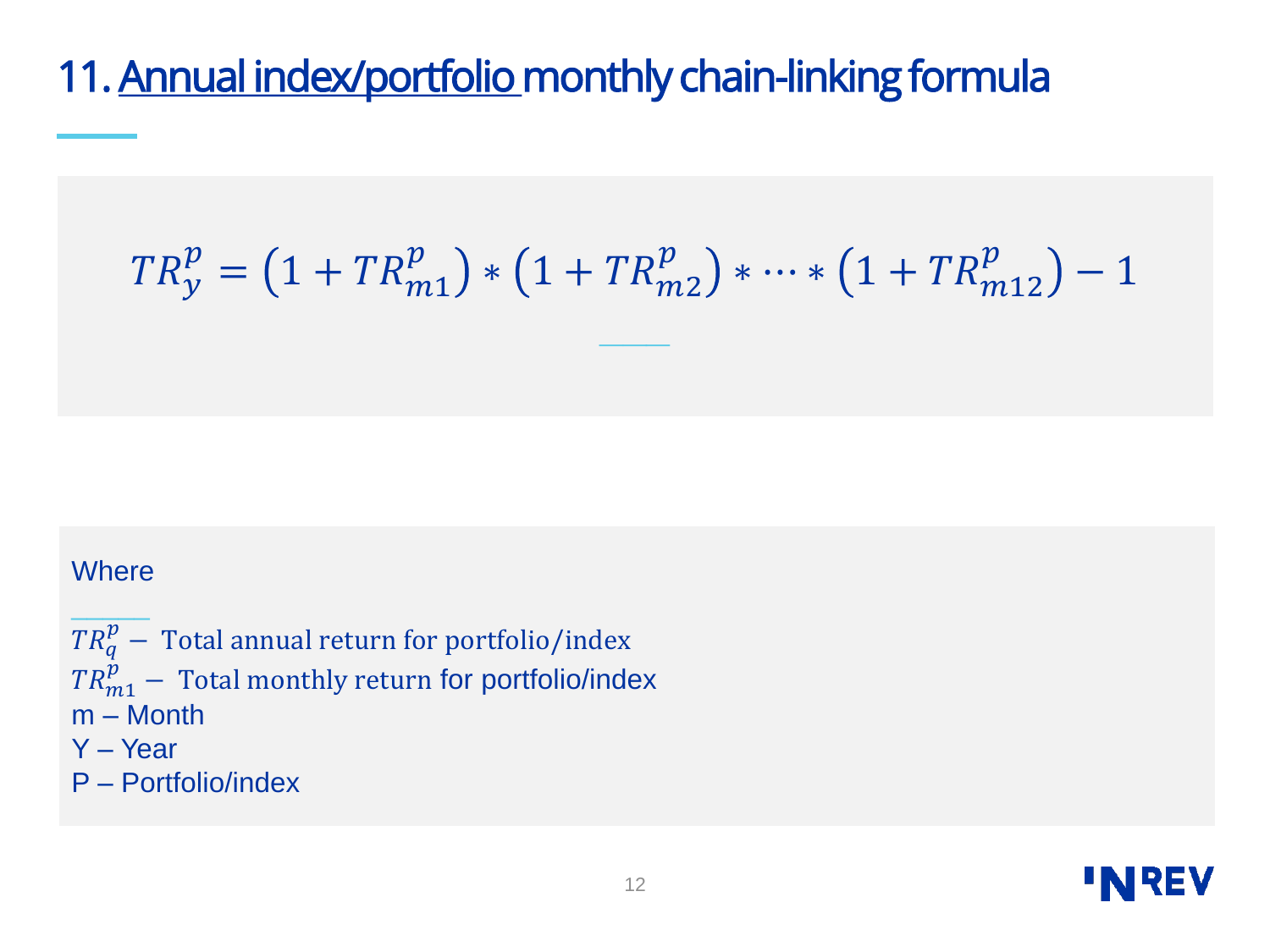## 12. Asset level performance calculation process



### To calculate asset level performance no currency conversion is required